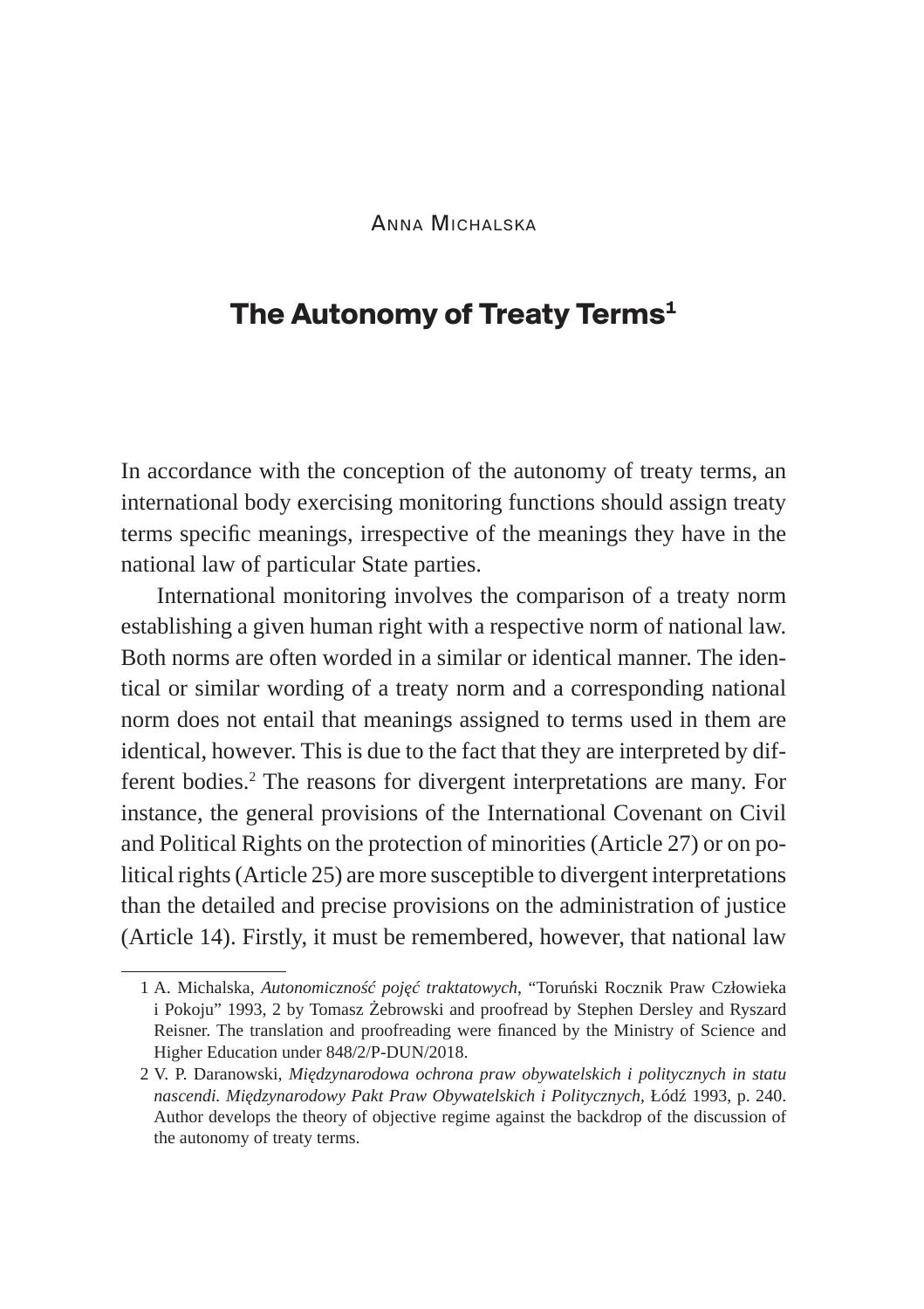is enacted through reliance on specific philosophical, political and legal conceptions that determine what this law means and how it should be interpreted. Agreement on the content of international instruments is not underpinned by a common conception of human rights. Consequently, provisions on the freedom of speech or the freedom of association are considerably more often subject to divergent interpretations than, for example, provisions on personal freedom or a ban on torture.

The autonomy of certain terms is sometimes provided for in treaties themselves. For instance, the provisions of the European Convention on Human Rights on the freedom of assembly and association (Article 11(1)), by establishing the right to form and to join trade unions, pre-determine that the trade-union freedom is covered by this provision, regardless of whether trade unions are considered associations by national law. An analogous wording has been adopted by the drafters of the Covenant on Civil and Political Rights in its Article 22(1).

The decisions of international bodies monitoring how signatories implement human rights treaties show a rather clear tendency to assign the terms used in the treaties an autonomous meaning. In the decisions of the Human Right Committee, the tendency was first observed in relation to the application of Sandra Lovelace v. Canada.<sup>3</sup> The Committee took the position that it was necessary to differentiate between the protection of minorities provided for under the Indian Act and the international protection of minorities guaranteed under the Covenant, Article 27. As a result, the Committee held that in spite of the fact that the Indian Act guaranteed a number of rights and privileges for members of ethnic groups, there were no justifiable reasons for denying the author of the application the rights provided for in the Covenant, Article 27. This decision is cited in an illustration of the thesis that "… the protection provided for under the Covenant is *international protection* which is to be distinguished from national standards of protection".<sup>4</sup>

<sup>3</sup> Communication no. 6/24, Rapport du Comité des Droits de l'Homme, Assemblée Générale, Documents Officiels, 1981.

<sup>4</sup> B. G. Ramcharan, *The Concept and Present Status of the International Protection of Human Rights,* Dordrecht–Boston–London 1989, p. 31.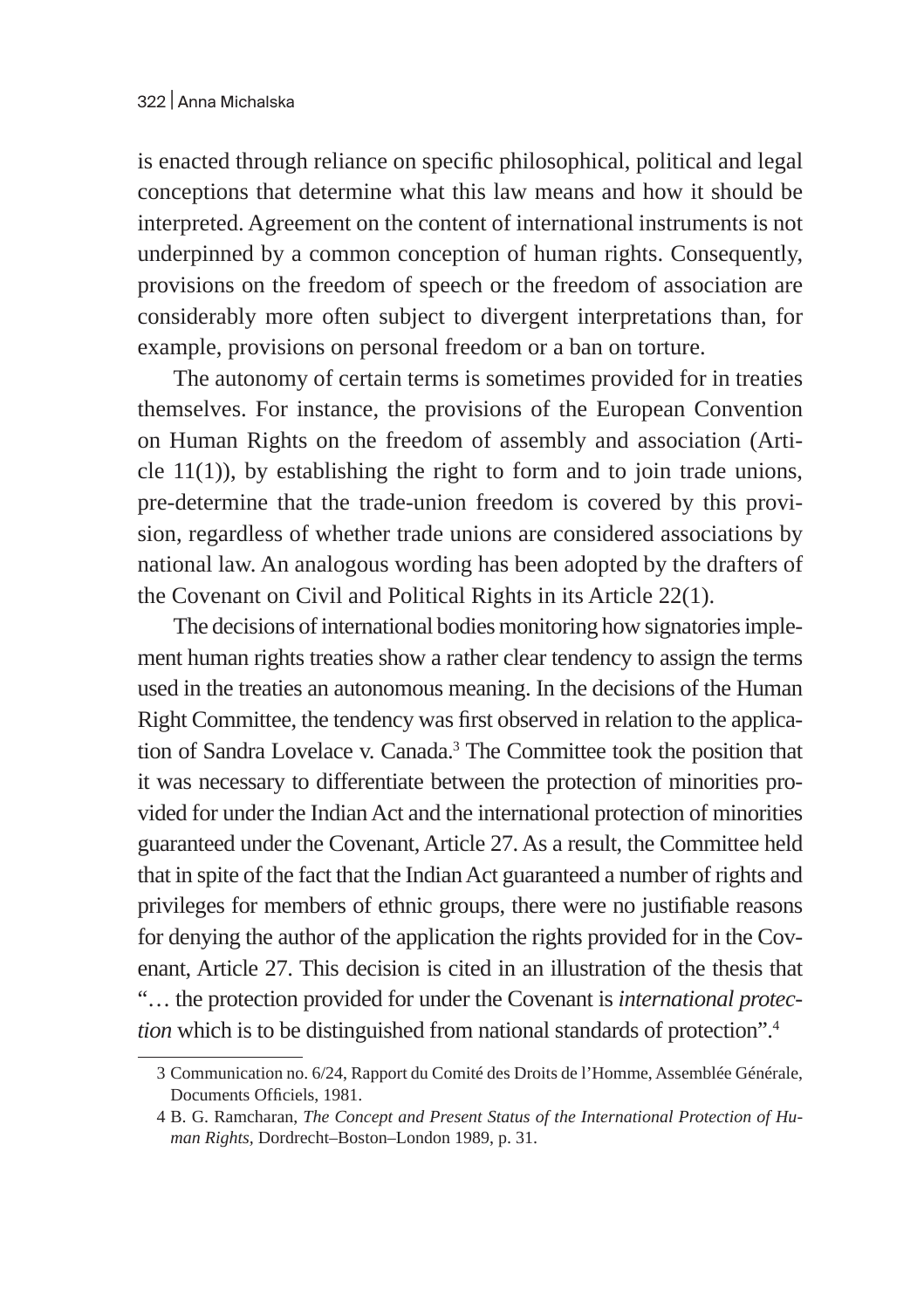In relation to the case of Gordon C. van Duzen v. Canada, the Human Rights Committee found that:

The Committee further notes that its interpretation and application of the International Covenant on Civil and Political Rights has to be based on the principle that the terms and concepts of the Covenant are independent of any particular national system of law and of all dictionary definitions. Although the terms of the Covenant are derived from long traditions within many nations, the Committee must now regard them as having an autonomous meaning.

The object of interpretation was the term "penalty" within the meaning of the Covenant, Article 15(1). The question at issue was whether the term also covered "administrative" penalties. The Committee, opting for an extensive interpretation, stressed that it took into consideration not only the literal wording of the relevant provision, but also its object and purpose.<sup>5</sup>

The conception of the autonomy of treaty terms can also be easily found in the decisions of the European Commission of Human Rights and the European Court of Human Rights. An example of this is provided by the interpretation of Article 11, mentioned previously, of the European Convention on Human Rights, which establishes the freedom of assembly and association. Article 11 stipulates that political parties are treated as associations, regardless of whether they enjoy this status under national law. This position was taken by the European Commission of Human Rights in relation to the application by the German Communist Party v. the Federal Republic of Germany, which questioned whether the decision to ban the party was compliant with the European Convention.<sup>6</sup> P. van Dijk and G.J.H. van Hoof write that:

<sup>5</sup> Communication no. 12/50, Rapport du Comité des Droits de l'Homme, Assemblée Générale, Documents Officiels, 1982.

<sup>6</sup> Application no. 250/57, Yearbook of the European Convention on Human Rights, 1955– 1957, p. 222.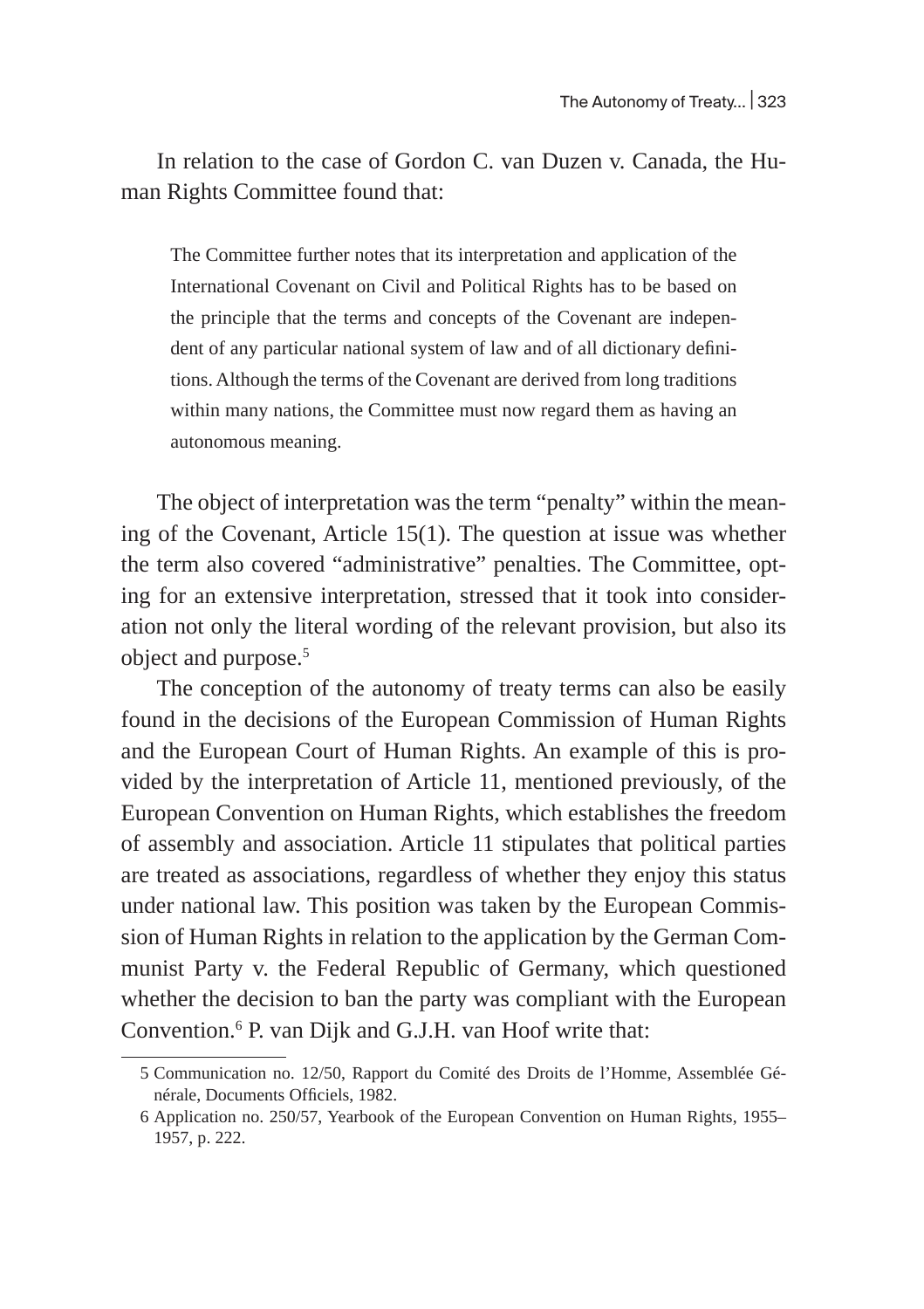An autonomous meaning should be assigned to the word "association". The legal form chosen, and the legal consequences attached thereto by national law, cannot be decisive here, since otherwise the guarantee provided for in Article 11 would be illusory and the scope of the guarantee granted in particular State parties would differ.<sup>7</sup>

This is not only a theoretical demand, but also a conclusion following from a study of the decisions of European bodies.

In the cases referred to above by way of example, international bodies recognised the autonomy of the meanings of treaty terms vis-à-vis national law systems. A question arises, however, of whether national law is the only point of reference for assigning treaty terms autonomous meanings, or whether such a reference point is afforded also by other human rights treaties. In other words, is a given treaty to be interpreted as an autonomous instrument or as one of the elements in the international system of human rights protection. It is by no means just a theoretical problem; on the contrary, it has arisen in relation to the varied practice of international bodies.

European case law refers to treaties binding on the state-members of the Council of Europe and to both Human Rights Covenants and ILO Conventions. For instance, the phrase "forced or compulsory labour" (European Convention, Article 4) was interpreted by the European Court of Human Rights in the light of the provisions of ILO Conventions nos. 29 and 105.<sup>8</sup> When interpreting trade-union freedom, European bodies have regularly referred to relevant ILO Conventions. For instance, the European Commission maintained—referring to ILO Convention no. 87—that the freedom of assembly and association guaranteed in Article 11 of the European Convention, meant that any form of intimidating employees to stop them from par-

<sup>7</sup> P. van Dijk, G.J.H. van Hoof, *Theory and Practice of the European Convention on Human Rights*, Deventer–Boston 1990, p. 431.

<sup>8</sup> Judgement of ECHR of 23 November 1983, Van der Mussel v. Belgium, European Court of Human Rights, Judgements and Decisions Series A, vol. 70, 1983, pp. 16–17.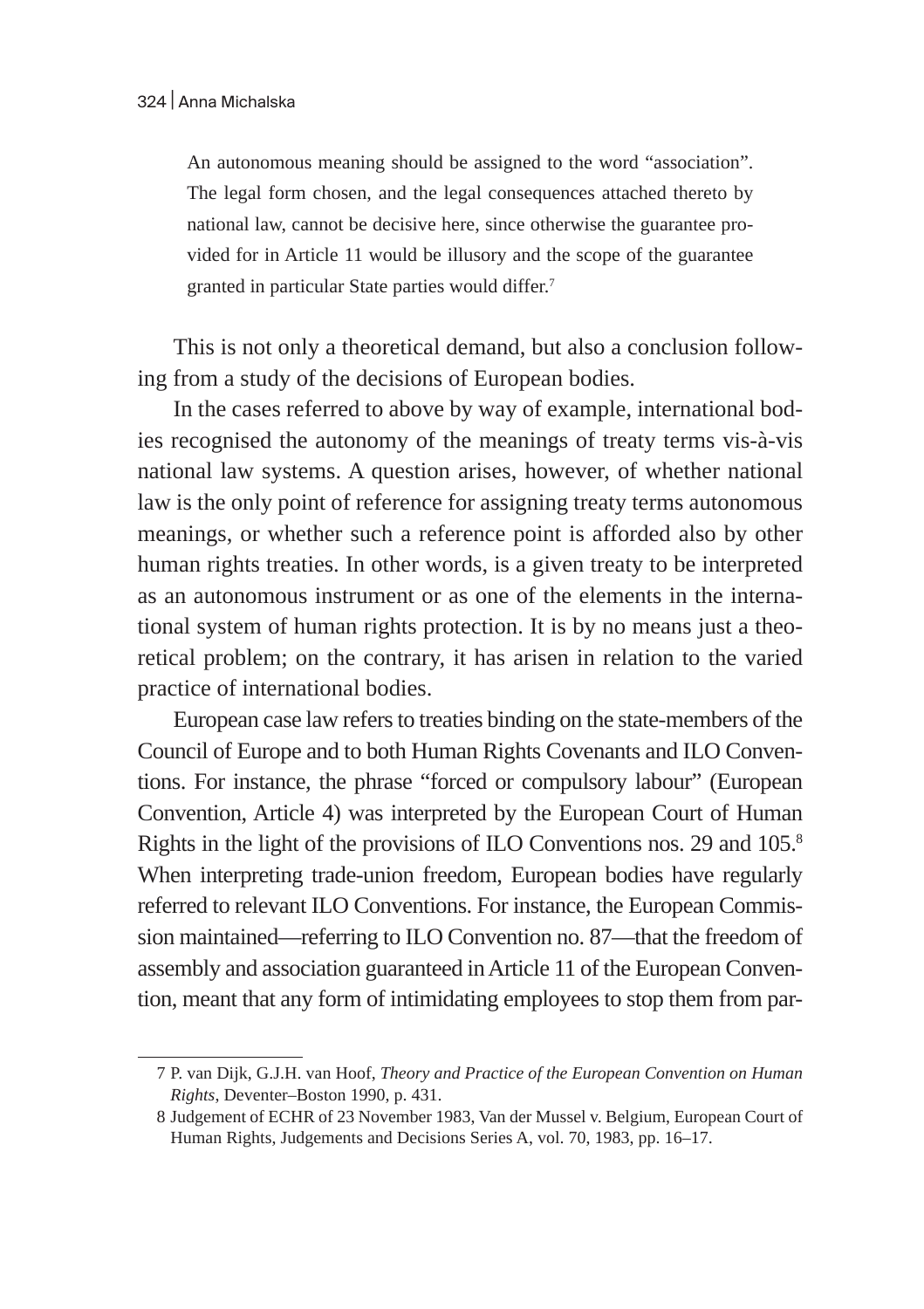ticipating in trade-union activity was a breach of this freedom.<sup>9</sup> The Commission took the position that the right to form trade unions included, *inter alia*, the right of unions to draw up their own rules and to make decisions on trade-union matters. These rights are explicitly recognised in ILO Convention no. 87, which "must be taken into account in the present context".10

The most troublesome problem in the context of trade-union freedom was the right to strike. The organs of the European Convention recognised, admittedly, that strikes were an important means of protecting trade union interests, but not the only one. The Court, invoking the European Social Charter, held that the right to strike—assuming that it is guaranteed under Article 11 of the European Convention —could be always restricted by national legislation.<sup>11</sup>

The Human Rights Committee did not invoke—besides the lastmentioned case—other international instruments. The Committee, however, heard many applications involving decisions on pensions, unemployment benefits, and state subsidies to cover tuition in private schools, that is, ones whose subject matter went beyond the scope of the Covenant on Civil and Political Rights. The authors of these applications alleged that the principle of equality before the law had been breached (Covenant, Article 26).

Article 26 of the International Covenant on Civil and Political Rights states: "All persons are equal before the law and are entitled without any discrimination to the equal protection of the law". The Committee has consistently held that this provision is not a repetition of the guarantees given in Article 2(1) that obligates State Parties to respect and ensure to all individuals "rights recognized in the present Covenant, without distinction of any kind…". The Committee has held that Article 26 of

<sup>9</sup> X v. Ireland, Application no. 4125/69, Yearbook of the European Convention on Human Rights, Vol. XVI, 1971, p. 198.

<sup>10</sup> Cheall v. United Kingdom, Application no. 10550/83, Decisions and Reports of the European Commission of Human Rights, 1985, p. 185

<sup>11</sup> Judgement of ECHR of 6 February 1976, Schmidt & Dahlström v. Sweden, Judgement delivered by the Court on 6 February 1976, European Court of Human Rights Series A, vol. 21, 1976, p. 16.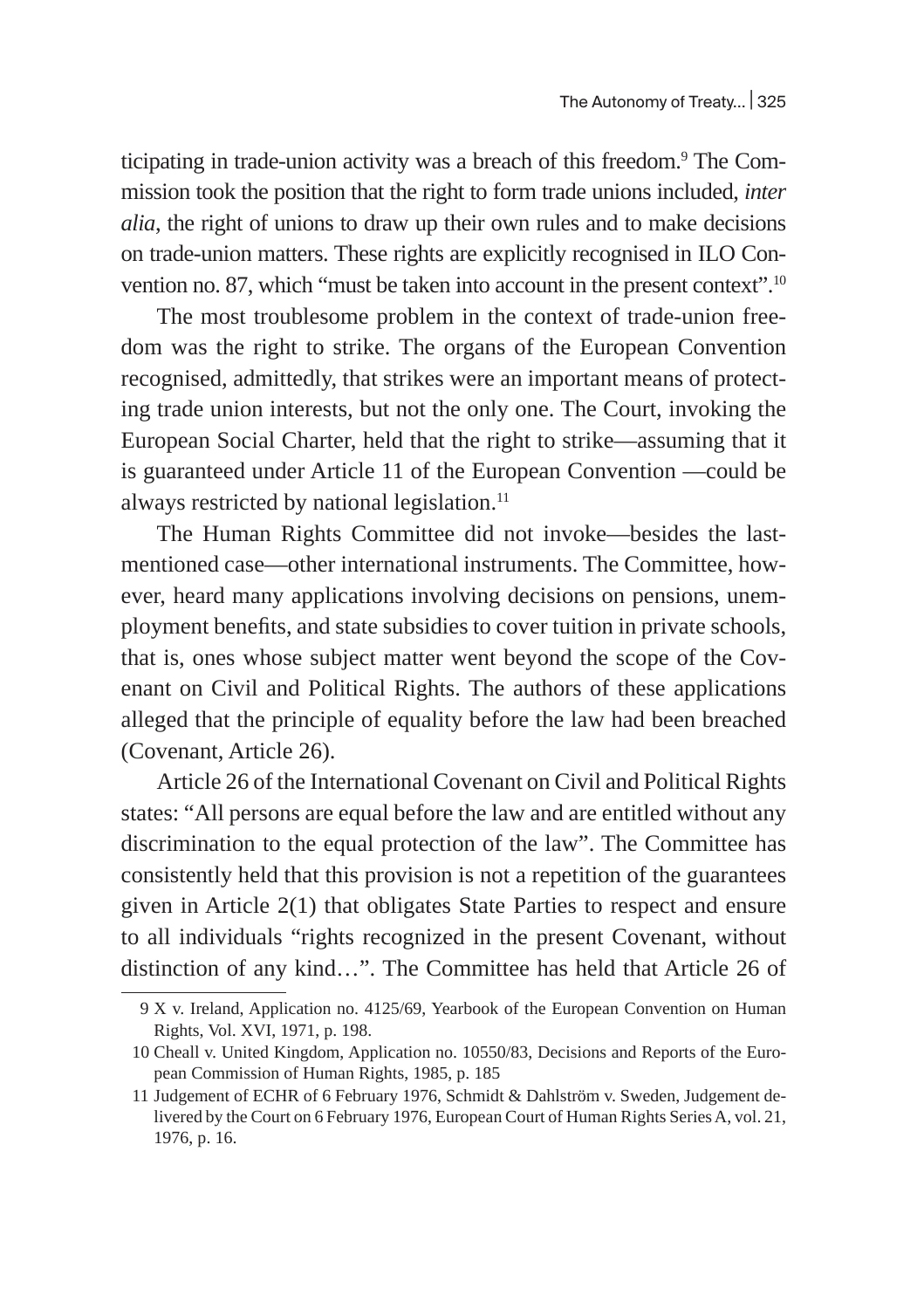the Covenant imposed a ban on "discrimination in all spheres that fall within the competence of state organs and not only in respect of rights provided for in the Covenant".

Characteristically, in cases alleging infringement of the International Covenant on Civil and Political Rights, Article 26, in relation to decisions on social matters, the Committee did not invoke the Covenant on Economic, Social and Cultural Rights, whereas the parties to disputes did. It will be worthwhile to present here, by way of example, arguments given by individuals and States, and grounds for the Committee's decision, as they have several interesting aspects.

A female Dutch national, Broeks, alleged the infringement of Article 26 of the Covenant by arguing that a decision of competent state organs to deprive her of an unemployment benefit was tantamount to discrimination by reason of sex. Under national legislation, a male in an identical personal and social situation is paid such a benefit. The *ratio legis* of these provisions was the fact that a male was held to be the main breadwinner.

The State questioned the admissibility of *ratione materiae* application by arguing that (a) the principle of non-discrimination in the area of social security and insurance is guaranteed in Articles 2 & 3 (equality of rights) and Article 9 (right to insurance) of the Covenant on Economic, Social and Cultural Rights; (b) the Dutch government applied these provisions in compliance with Article 2(1) of the Covenant that obligates State Parties only to undertake "steps […] to the maximum of its available resources, with a view to achieving progressively the full realization of the rights"; (c) the process aimed at achieving progressively the full realization of the rights was well under way and discriminatory provisions were gradually being eliminated from legislation; (d) the International Covenant on Economic, Social and Cultural Rights put in place its own system of monitoring and the Netherlands periodically submitted the required reports.

What follows is the commentary submitted by the author of the application. The preambles to both Covenants stress a close connection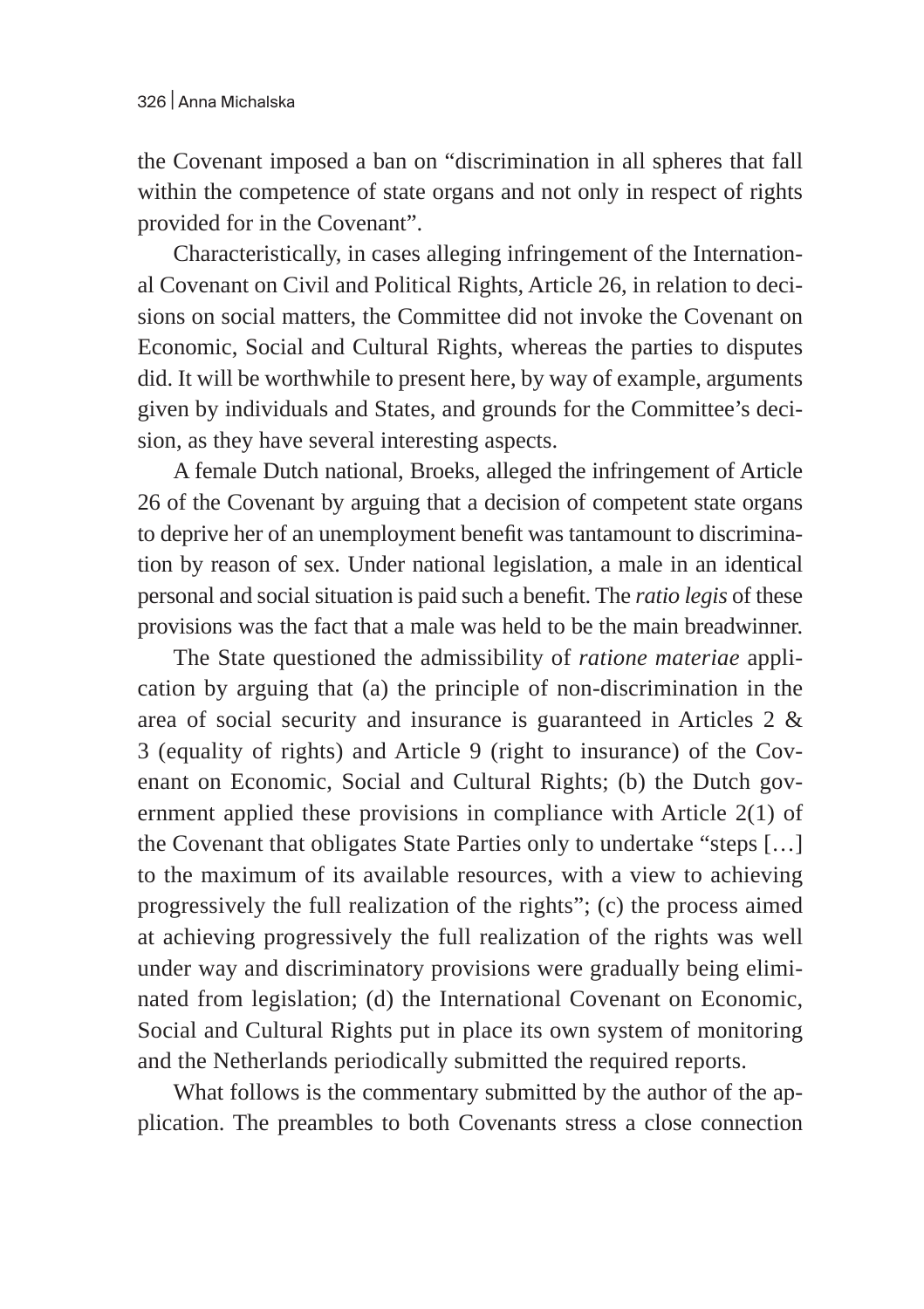and relationship between civil and political rights, on the one hand, and social and economic ones, on the other. The fact that these two categories of rights are guaranteed by separate international instruments does not weaken these connections. Article 26 of the International Covenant on Civil and Political Rights, laying down the overall principle of equality before the law, does not relate it—unlike Article 2(1)—to the rights provided for in the Covenant. Furthermore, the Dutch legislator, in the grounds attached to its ratification resolution maintained that "the provisions of Article 26 are applied also in areas not covered by the Covenant". When the Human Rights Committee was discussing a periodical report submitted by the Netherlands, the Dutch representative said that Article 26 of the Covenant was also applicable to economic, social and cultural rights. In the light of this statement of the government representative, all that could be debatable was the question of direct application of Article 26 by the courts. It is also worth mentioning that the author of the application, arguing in favour of a close connection between the two categories of human rights, invoked not only the preambles to both Covenants, but also a 1950 resolution of the UN General Assembly that had outlined the main principles of the future Covenants.

The Committee held that equal treatment in the area of social rights did not differ at all from equal treatment in the area of civil and political rights, and that a different interpretation would make Article 26 of the Covenant an idle declaration. Consequently, finding that the varying of benefits had no rational grounds, i.e. it was arbitrary, the Committee ruled that Article 26 of the Covenant on Civil and Political Rights had been infringed.<sup>12</sup>

In an analogous case, the Netherlands enhanced its arguments by claiming that the State was not obligated to eliminate all discriminatory provisions from its national law. It was maintained that time was necessary to perform a comprehensive analysis of legislation.

<sup>12</sup> Cf. S.W.M. Broeks v. the Netherlands, Application no. 172/1984, Rapport du Comité des Droits de l'Homme, Assemblée Générale, Documents Officiels, 1987.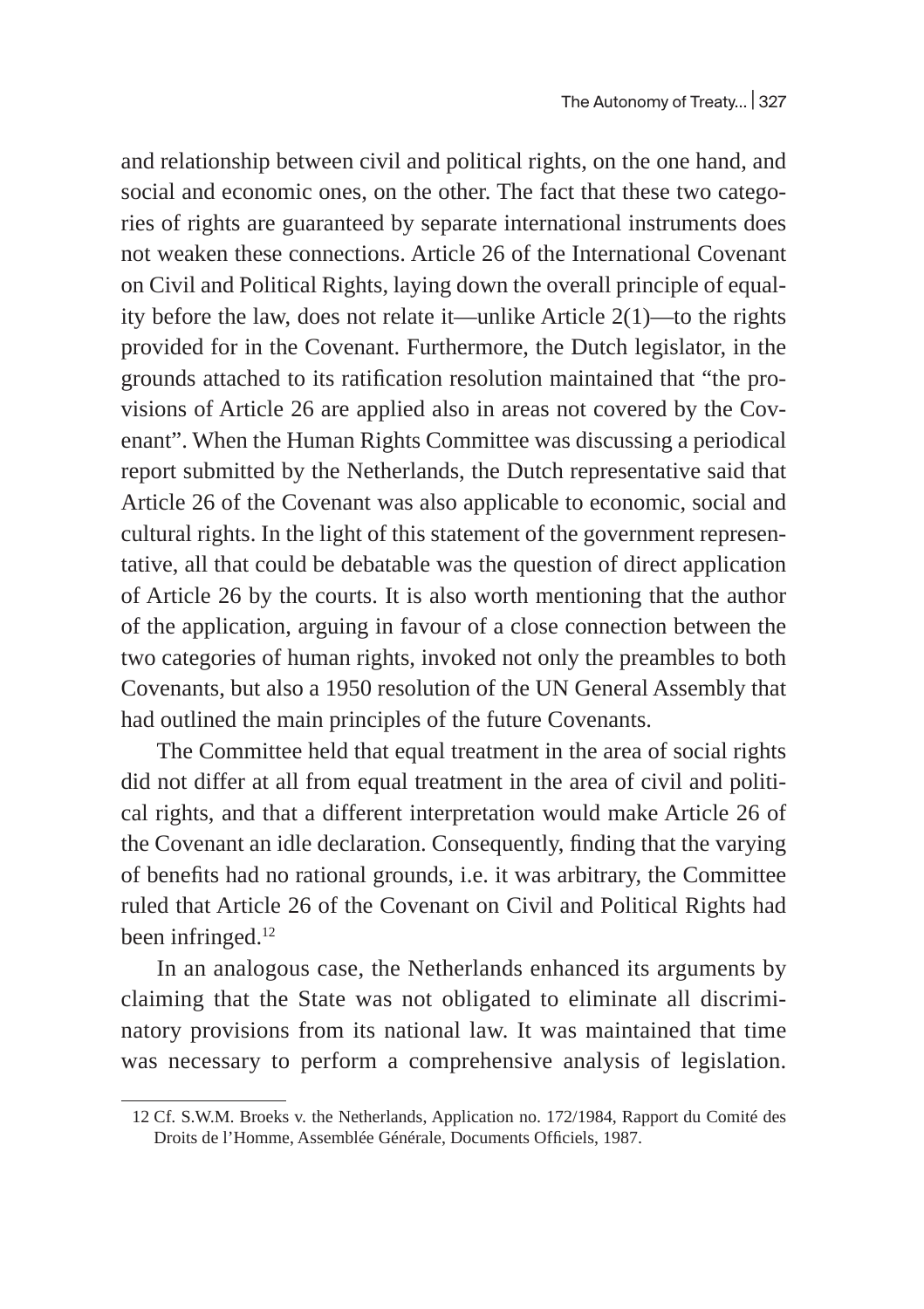Moreover, changes in morals, ethical standards and public policies may make certain distinctions, once acceptable, look discriminatory. The author of the application invoked in her submissions the statement by the Dutch government submitted at the ratification of the Covenant. In it, it was maintained that the period of legislation adjustment did not apply to the norms that could be directly applied. One of them, unsurprisingly, is the norm laid down in Article 26 of the Covenant, which is borne out by the practice of the Dutch courts followed hitherto. The Committee expressed the view that Article 26 of the Covenant had been violated, because the distinction drawn between women and men in their entitlement to an unemployment benefit was unreasonable and irrational.<sup>13</sup>

It transpired that the Committee found that the distinctions made in social insurance benefits were not discriminatory, as for instance between spouses and unmarried persons cohabiting together.<sup>14</sup> Importantly, however, the Committee did not find such applications to be inadmissible *ratione materiae*.

The pretext for filing applications in the cases cited above was, admittedly, the protection of the principle of equality before the law, but the result of the monitoring procedure was the restoration of social and economic rights to an individual. What is more, the State announced that it would make amendments to its national legislation. One can wonder if these precedents related to Article 9 of the Covenant on Economic, Social and Cultural Rights open the door to the procedure before the Human Rights Committee for protecting other rights provided for in the Covenant. This is even more likely as in connection with the principle of equality before the law, the authors of the applications invoked other rights as well. In none of these cases, however, did the Committee cite the Covenant on Economic, Social and Cultural Rights, or other

<sup>13</sup> F. G. Zween-de Vries v. the Netherlands, Application no. 182/1984, Rapport du Comité des Droits de l'Homme, Assemblée Générale, Documents Officiels, 1987.

<sup>14</sup> L. G. Danning v. the Netherlands, Application no. 180/1984, Rapport du Comité des Droits de l'Homme, Assemblée Générale, Documents Officiels, 1987.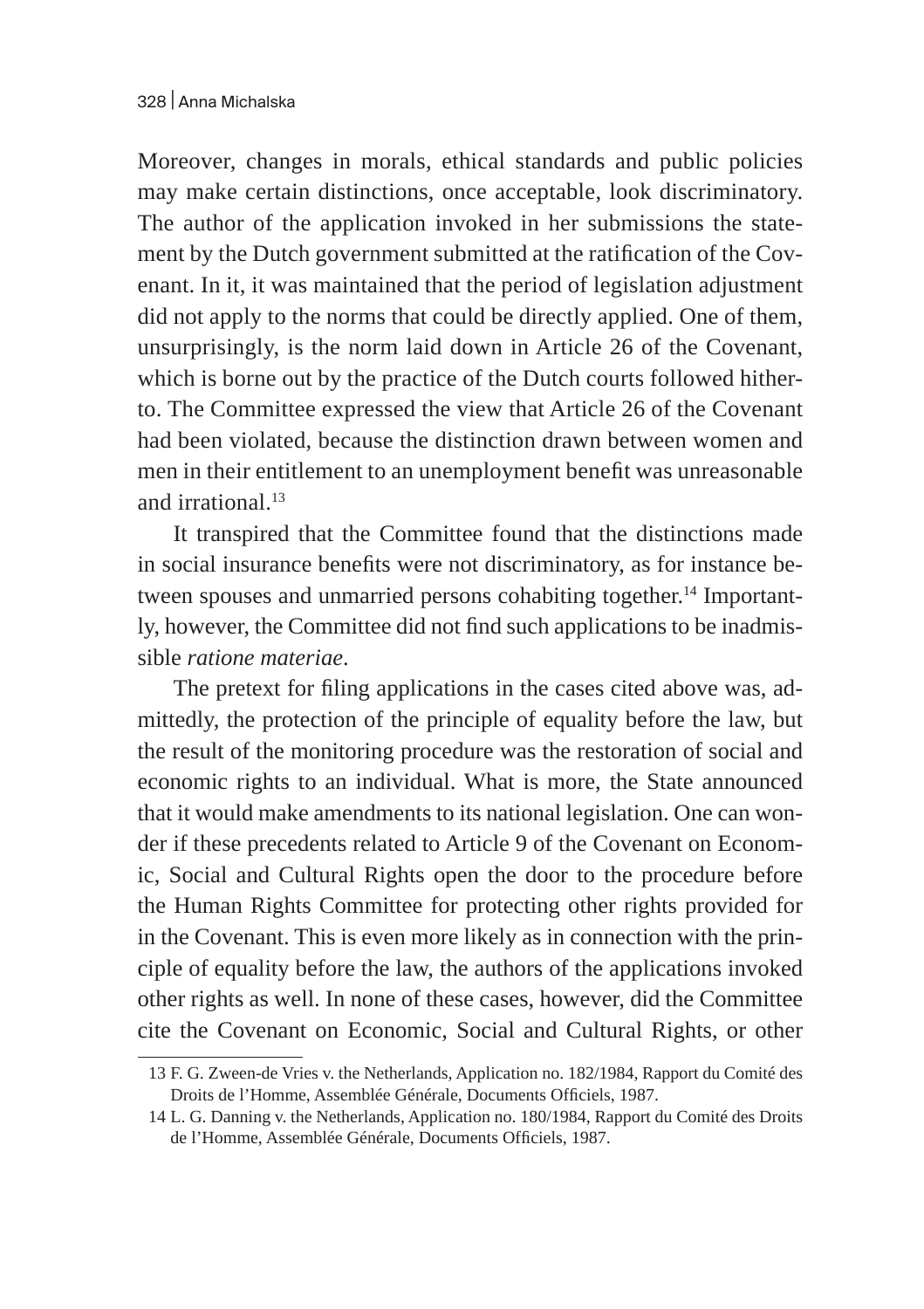treaties for that matter. It did so for the first time in the case referred to below.

Several Canadian public employees filed an application, claiming a breach of the Article 22 of the Covenant (freedom of association). They alleged that the statutory prohibition of a strike by public employees contravened the provision in question. The alleged victims of the statute, which imposed penalties for participating in a strike, were—in the opinion of the application authors—members of the trade union of public employees.

Several years earlier, the trade union of which the application authors were members, had lodged a complaint with the Committee on Freedom of Association of the International Labour Organization (ILO), alleging that the statutory prohibition breached ILO Convention no. 87 since "it constituted a considerable restriction on the opportunities open to trade unions to further and defend the interests of their members". The Committee on Freedom of Association suggested that the legislation in question be amended and the prohibition of strike be confined only to "essential services". The trade union lodged complaints twice with the ILO in later years, because the legislation had not been amended.

In the proceedings before the Human Rights Committee, the State raised in the first place the allegation of inadmissibility of a *ratione materiae* application. The Canadian government took the stance that Article 22(1) of the Covenant—which enacts the right for everyone "to form and join trade unions for the protection of his interests"—did not guarantee the right to strike. A State party is only obliged to permit and make possible trade-union action. However, in giving effect to this obligation, a State party is free to choose the means that it considers appropriate. Interestingly enough, the Canadian government cited the Covenant on Economic, Social and Cultural Rights, Article 8(1)(d), which provides for the right to strike but used this provision as an argument for the inadmissibility of a *ratione materiae* application.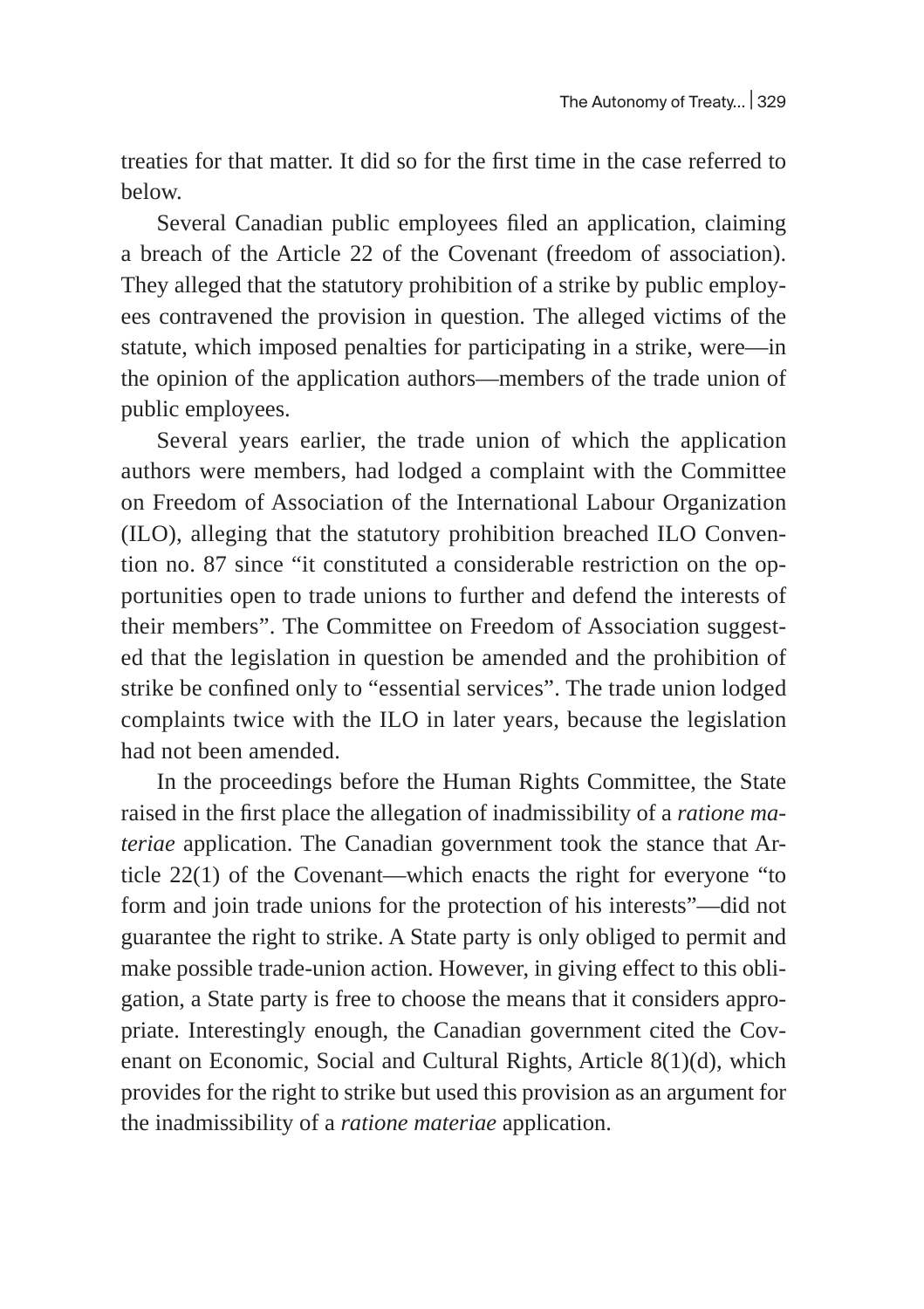In their commentary to the statement by the State, the application authors invoked Article 22(3) of the Covenant, which says:

Nothing in this article shall authorize States Parties to the International Labour Organisation Convention of 1948 concerning freedom of association and protection of the right to organize to take legislative measures which would prejudice, or to apply the law in such a manner as to prejudice, the guarantees provided for in that Convention.

The Committee, considering the admissibility of the application, in the first place posed the question of whether Article 22 of the Covenant guaranteed the right to strike. This was its line of reasoning: since the right to strike is not guaranteed *expressis verbis*, the interpretation of this provision should answer the question of whether the right to form trade unions implies the right to strike. The Committee admitted that on the grounds of the ILO Convention and the decision of the Committee on Freedom of Association quoted above, the right to form trade unions implied the right to strike. The Committee continued:

The Human Rights Committee has no qualms about accepting as correct and just the interpretation of those treaties by the organs concerned. However, each international treaty, including the International Covenant on Civil and Political Rights, has a life of its own and must be interpreted in a fair and just manner, if so provided, by the body entrusted with the monitoring of its provisions.

The Covenant on Economic, Social and Cultural Rights provides for the right to form trade unions and the right to strike (Article 8). Having analysed in detail the drafting of both Covenants, the Committee concluded that the drafters of the Covenant on Civil and Political Rights had consciously and purposefully left out the right to strike from its Ar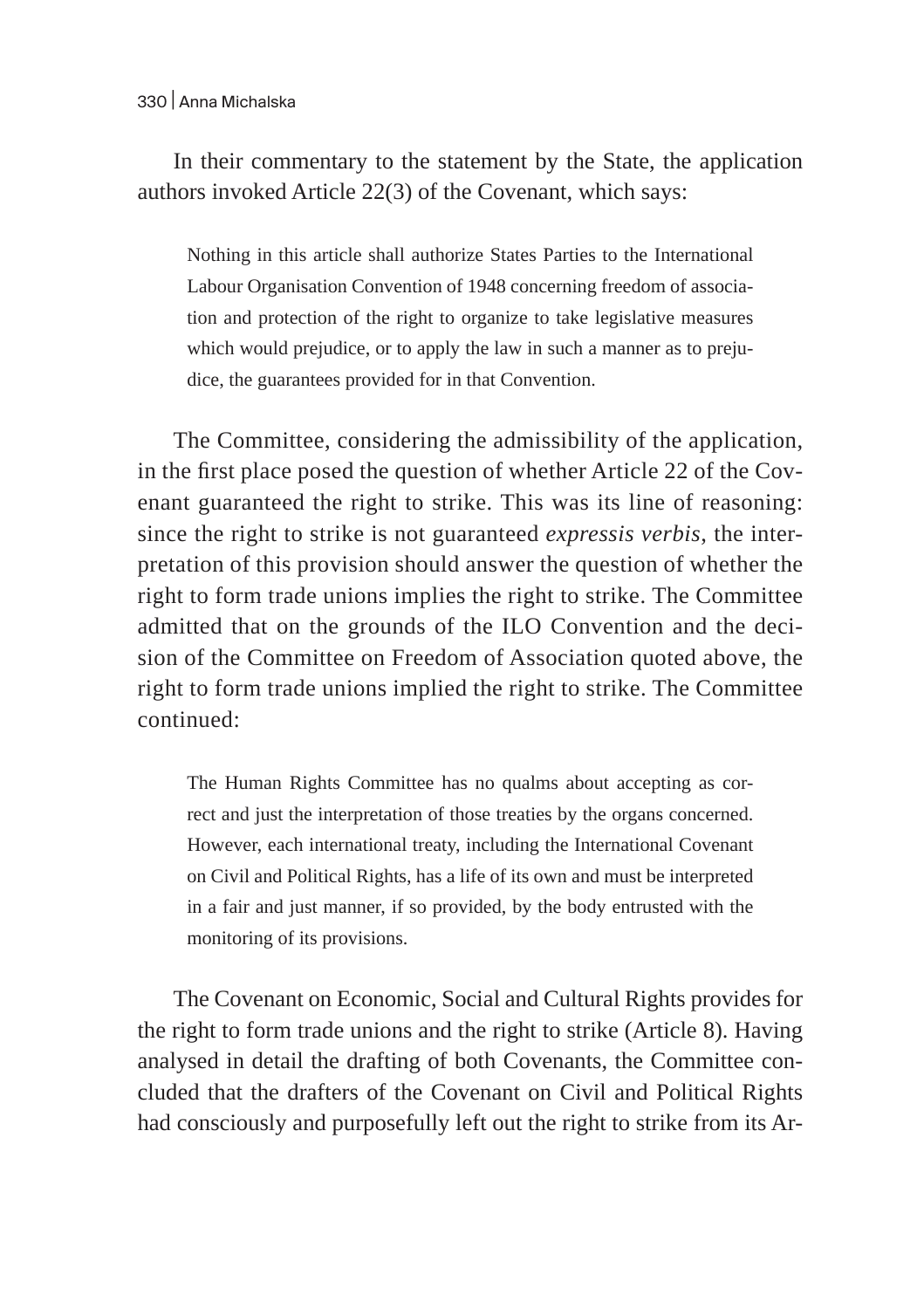ticle 22. Consequently, it decided that the application was inadmissible *ratione materiae*. 15

As many as five Committee members signed an individual opinion. They believed that the intentions of the drafters of the provisions of both Covenants under discussion were not absolutely clear. In favour of the admissibility of the application, they offered two main arguments. First, to further and defend trade-union member interests, various means are used, none of which is listed in Article 22 of the Covenant on Civil and Political Rights. Hence, any means similar to a strike could be questioned. Second, there are no reasons to interpret the right to form trade unions, provided for in both Covenants, differently. Nor are there any reasons for the Committee to understand the right to form trade unions differently than the International Labour Organization does, especially in the light of Article 22(3) of the Covenant quoted above.

The line of reasoning presented in the individual opinion merits complete approval. The Committee based its decision on a formal-dogmatic interpretation of Article 22 of the Covenant, while it should have adopted a teleological interpretation. Social and economic rights are taken into consideration in the General Comments when they discuss, for instance, State obligations in relation to the reduction of infant mortality rate or the elimination of hunger and malnutrition, etc.

The Committee has invoked other international instruments when considering reports, for instance, the Convention against Torture and Other Cruel, Inhuman or Degrading Treatment or Punishment (in relation to Article 7 of the Covenant) and the Standard Minimum Rules for the Treatment of Prisoners (in relation to Articles 7 & 10). Hence, there are no reasons for ignoring other treaties when considering individual applications.

The conception of autonomy of treaty terms vis-à-vis the national law of State parties is understandable and necessary. An international body must apply a "supranational" interpretation in the name of the universal nature of

<sup>15</sup> J. B. et al. v. Canada, Application no. 118/1982, Rapport du Comité des Droits de l'Homme, Assemblée Générale, Documents Officiels, 1986.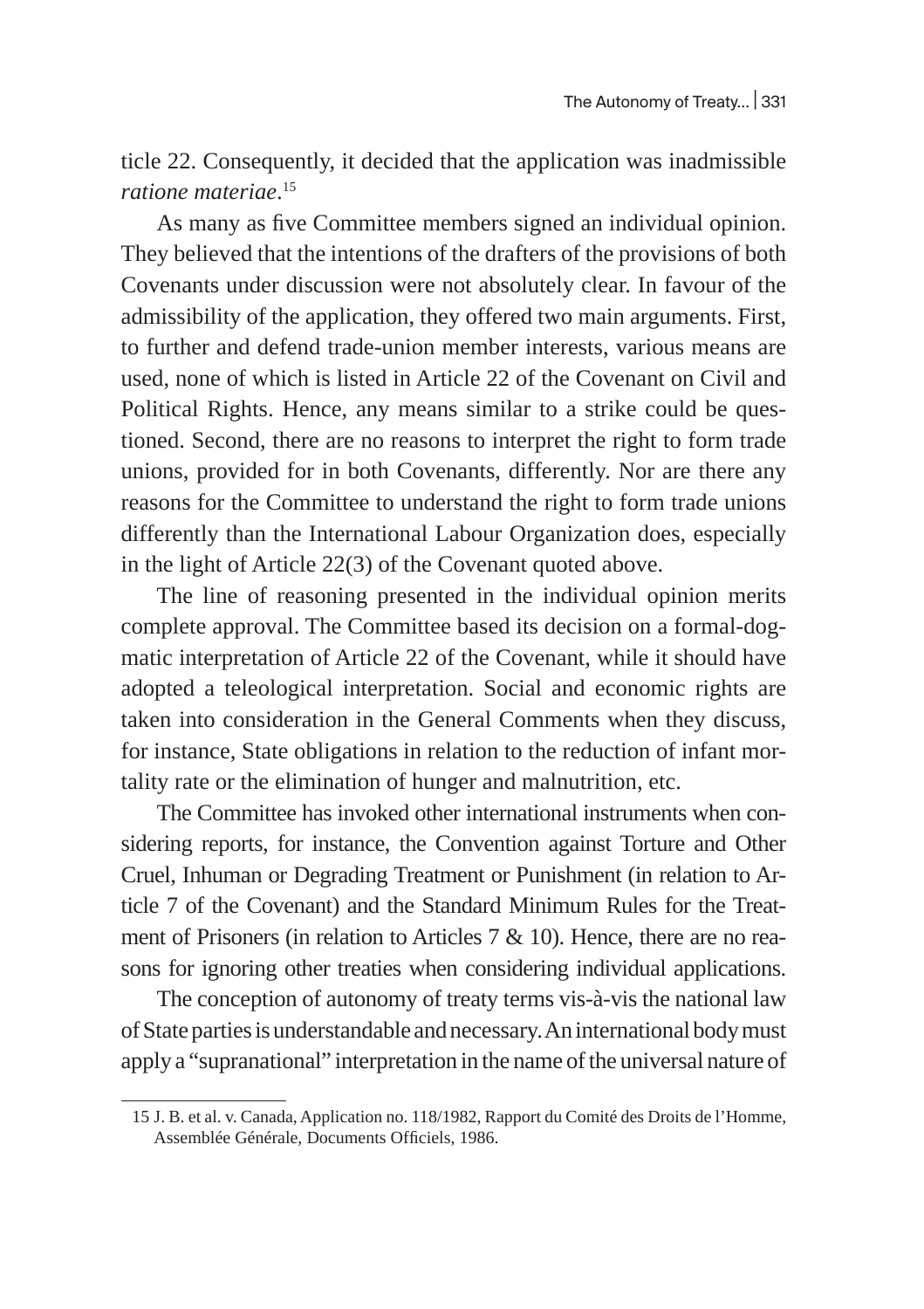human rights, which may have a regional or global dimension. The segregation, in turn, of human rights by the international instrument in which they are provided for is artificial and incompatible with the idea of the indivisibility of all human rights. Finally, this author believes that the autonomy of a treaty from other international instruments is a misguided legal construct.

## **Literature**

- Ramcharan B.G., *The Concept and Present Status of the International Protection of Human Rights*, Dordrecht–Boston–London 1989.
- Daranowski P., *Międzynarodowa ochrona praw obywatelskich i politycznych in statu nascendi. Międzynarodowy Pakt Praw Obywatelskich i Politycznych*, Łódź 1993.
- Broeks v. the Netherlands, Application no. 172/1984, Rapport du Comité des Droits de l'Homme, Assemblée Générale, Documents Officiels, 1987.
- Cheall v. United Kingdom, Application no. 10550/83, Decisions and Reports of the European Commission of Human Rights, 1985.
- Communication no. 12/50, Rapport du Comité des Droits de l'Homme, Assemblée Générale, Documents Officiels, 1982.
- Communication no. 250/57, Yearbook of the European Convention on Human Rights, 1955–1957.
- Communication no. 6/24, Rapport du Comité des Droits de l'Homme, Assemblée Générale, Documents Officiels, 1981.
- Danning L.G. v. the Netherlands, Application no. 180/1984, Rapport du Comité des Droits de l"Homme, Assemblée Générale, Documents Officiels, 1987.
- Dijk P. van, Hoof G.J.H. van, *Theory and Practice of the European Convention on Human Rights*, Deventer–Boston 1990.
- J.B. et al. v. Canada, Application no. 118/1982, Rapport du Comité des Droits de l'Homme, Assemblée Générale, Documents Officiels, 1986.